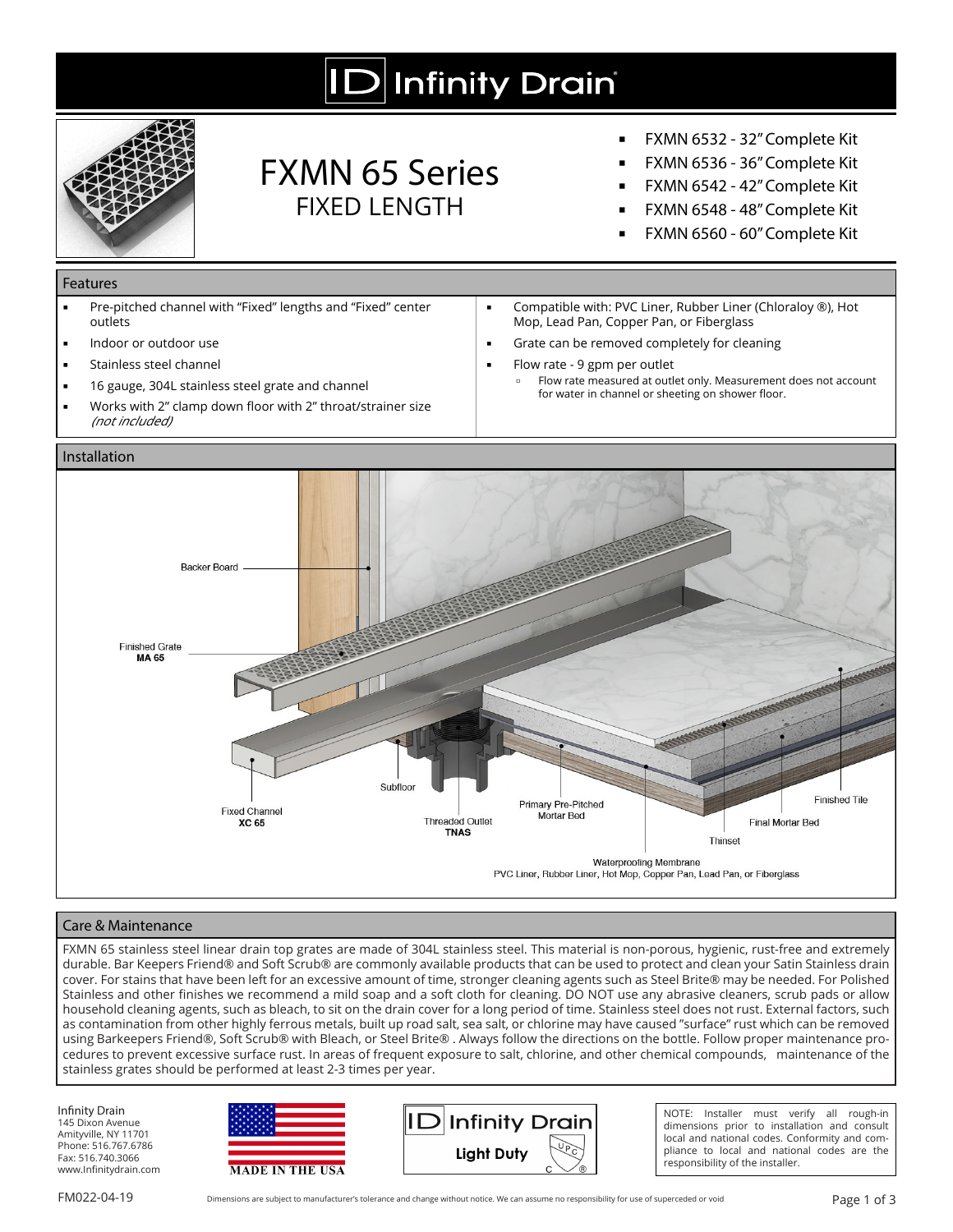# $|D|$ Infinity Drain



|        | Model<br>Number  | <b>Complete Kit Contents</b>                                                                                                                     | $\overline{A}$<br>(Maximum Overall Length) | B<br>(Maximum Grate Length) |
|--------|------------------|--------------------------------------------------------------------------------------------------------------------------------------------------|--------------------------------------------|-----------------------------|
| $\Box$ | <b>FXMN 6532</b> | 1 - MA 6532 Stainless Steel Grate<br>1 - XC 6532 Fixed Channel<br>1 - TNAS Threaded Nipple<br>1 - HS 2 2" Hair Strainer<br>1 - DKEY Lift Out Key | 32 1/8"                                    | 31 7/8"                     |
| П      | <b>FXMN 6536</b> | 1 - MA 6536 Stainless Steel Grate<br>1 - XC 6536 Fixed Channel<br>1 - TNAS Threaded Nipple<br>1 - HS 2 2" Hair Strainer<br>1 - DKEY Lift Out Key | 36 1/8"                                    | 35 7/8"                     |
| $\Box$ | <b>FXMN 6542</b> | 1 - MA 6542 Stainless Steel Grate<br>1 - XC 6542 Fixed Channel<br>1 - TNAS Threaded Nipple<br>1 - HS 2 2" Hair Strainer<br>1 - DKEY Lift Out Key | 42 1/8"                                    | 41 7/8"                     |
| П      | <b>FXMN 6548</b> | 1 - MA 6548 Stainless Steel Grate<br>1 - XC 6548 Fixed Channel<br>1 - TNAS Threaded Nipple<br>1 - HS 2 2" Hair Strainer<br>1 - DKEY Lift Out Key | 48 1/8"                                    | 47 7/8"                     |
| П      | <b>FXMN 6560</b> | 1 - MA 6560 Stainless Steel Grate<br>1 - XC 6560 Fixed Channel<br>1 - TNAS Threaded Nipple<br>1 - HS 2 2" Hair Strainer<br>1 - DKEY Lift Out Key | 60 1/8"                                    | 59 7/8"                     |

| <b>Stock Finishes</b>                                                                                                                  |                                     |                    |                                            |                |                                                                                                                                                                                                                              |
|----------------------------------------------------------------------------------------------------------------------------------------|-------------------------------------|--------------------|--------------------------------------------|----------------|------------------------------------------------------------------------------------------------------------------------------------------------------------------------------------------------------------------------------|
| $\Box$ Satin Stainless                                                                                                                 | $\Box$ Polished Stainless           | $\Box$ Matte Black | $\Box$ Matte White                         | □ Satin Bronze | $\Box$ Oil Rubbed Bronze                                                                                                                                                                                                     |
| <b>Infinity Drain</b><br>145 Dixon Avenue<br>Amityville, NY 11701<br>Phone: 516.767.6786<br>Fax: 516.740.3066<br>www.Infinitydrain.com | 辩辩<br>MAG<br><b>MADE IN THE USA</b> |                    | $\ D $ Infinity Drain<br>450<br>Light Duty |                | NOTE: Installer must verify all rough-in<br>dimensions prior to installation and consult<br>local and national codes. Conformity and com-<br>pliance to local and national codes are the<br>responsibility of the installer. |